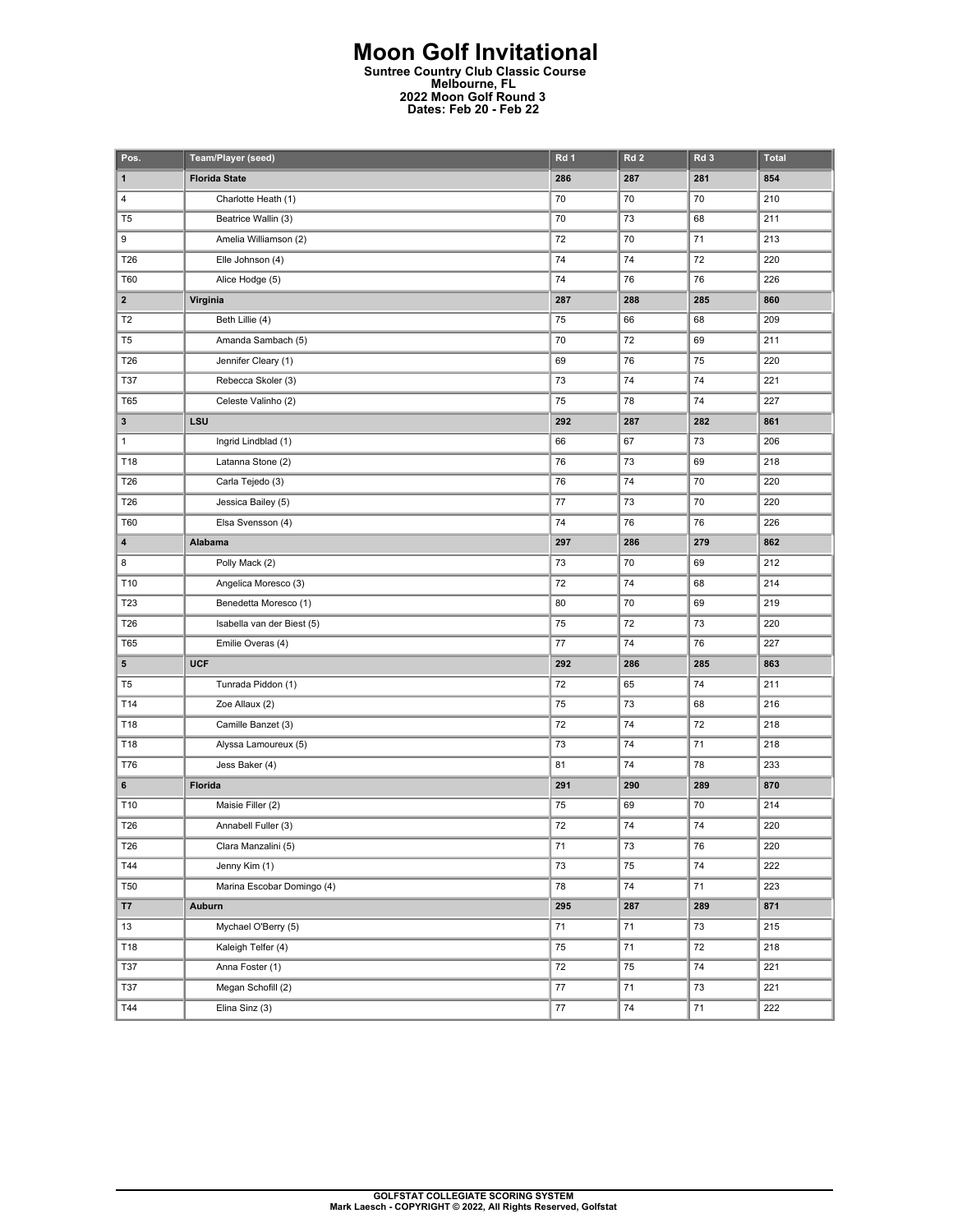| Pos.           | Team/Player (seed)                    | Rd 1     | Rd <sub>2</sub> | Rd 3     | Total      |
|----------------|---------------------------------------|----------|-----------------|----------|------------|
| T7             | South Carolina, U of                  | 295      | 291             | 285      | 871        |
| T14            | Mathilde Claisse (5)                  | 74       | 72              | 70       | 216        |
| T18            | Hannah Darling (1)                    | 76       | 73              | 69       | 218        |
| T37            | Justine Fournand (2)                  | 77       | 75              | 69       | 221        |
| T44            | Worapitcha Anudit (3)                 | 73       | 72              | 77       | 222        |
| <b>T50</b>     | Louise Rydqvist (4)                   | 72       | 74              | 77       | 223        |
| 9              | <b>Arkansas</b>                       | 296      | 294             | 288      | 878        |
| T23            | Julia Gregg (4)                       | 72       | 74              | 73       | 219        |
| T26            | Cory Lopez (1)                        | 74       | 74              | 72       | 220        |
| T37            | Kajal Mistry (2)                      | 77       | 72              | 72       | 221        |
| <b>T50</b>     | Miriam Ayora (3)                      | 78       | 74              | 71       | 223        |
| T74            | Giovanna Fernandez (5)                | 73       | 78              | 81       | 232        |
| T10            | <b>Baylor</b>                         | 301      | 288             | 293      | 882        |
| T10            | Gurleen Kaur (1)                      | 72       | 71              | 71       | 214        |
| <b>T50</b>     | Antonia Matte (3)                     | 79       | 72              | 72       | 223        |
| 58             | Rosie Belsham (2)                     | 79       | 71              | 74       | 224        |
| T60            | Britta Snyder (4)                     | 76       | 74              | 76       | 226        |
| 78             | Hannah Karg (5)                       | 74       | 82              | 78       | 234        |
| T10            | <b>Duke</b>                           | 304      | 290             | 288      | 882        |
| T23            | Erica Shepherd (2)                    | 73       | 74              | 72       | 219        |
| T26            | Phoebe Brinker (1)                    | 76       | 73              | 71       | 220        |
| T26            | Anne Chen (5)                         | 79       | 67              | 74       | 220        |
| <b>T50</b>     | Rylie Heflin (4)                      | 76       | 76              | 71       | 223        |
| 83             | Megan Furtney (3)                     | 81       | 80              | 79       | 240        |
| $12 \,$        | <b>North Carolina</b>                 | 298      | 305             | 281      | 884        |
| 17             | Kayla Smith (1)                       | 73       | 75              | 69       | 217        |
| T44            | Stephany Kim (5)                      | 75       | 75              | 72       | 222        |
| 59             | Krista Junkkari (2)                   | 77       | 79              | 69       | 225        |
| T60            | Crista Izuzquiza (3)                  | 73       | 77              | 76       | 226        |
| 67             | Nicole Adam (4)                       | 79       | 78              | 71       | 228        |
| 13             |                                       |          |                 |          |            |
|                | Louisville                            | 291      | 305             | 296      | 892        |
| T <sub>2</sub> | Kendall Griffin (5)                   | 68       | 70              | 71       | 209        |
| <b>T50</b>     | Hana Ryskova (4)                      | 71       | 80              | 72       | 223        |
| T72            | Mairead Martin (3)                    | 78       | $77 \,$         | 76       | 231        |
| T74            | Carmen Griffiths (2)                  | 74       | 81              | 77       | 232        |
| 81             | Lauren Thibodeau (1)                  | 81       | 78              | 78       | 237        |
| 14             | Augusta                               | 302      | 297             | 300      | 899        |
| T37            | Chloe Holder (1)                      | 72       | 73              | 76       | 221        |
| <b>T50</b>     | Natalia Yoko (5)                      | 76       | 75              | 72       | 223        |
| T68            | Kennedy Carroll (2)                   | 78       | 74              | 78       | 230        |
| T68            | Nicole Page (3)                       | 76       | 75              | 79       | 230        |
| T68            | Napabhach Boon-In (4)                 | 79       | 77              | 74       | 230        |
| 15             | Miami                                 | 307      | 308             | 300      | 915        |
| T37            | Anna Backman (2)                      | 72       | 71              | 78       | 221        |
| T72            | Franziska Sliper (5)                  | 78       | 78              | 75       | 231        |
| T76            | Kristyna Frydlova (3)                 | 77       | 79              | 77       | 233        |
| T79<br>82      | Nataliya Guseva (4)<br>Sara Byrne (1) | 83<br>80 | 80<br>83        | 72<br>76 | 235<br>239 |